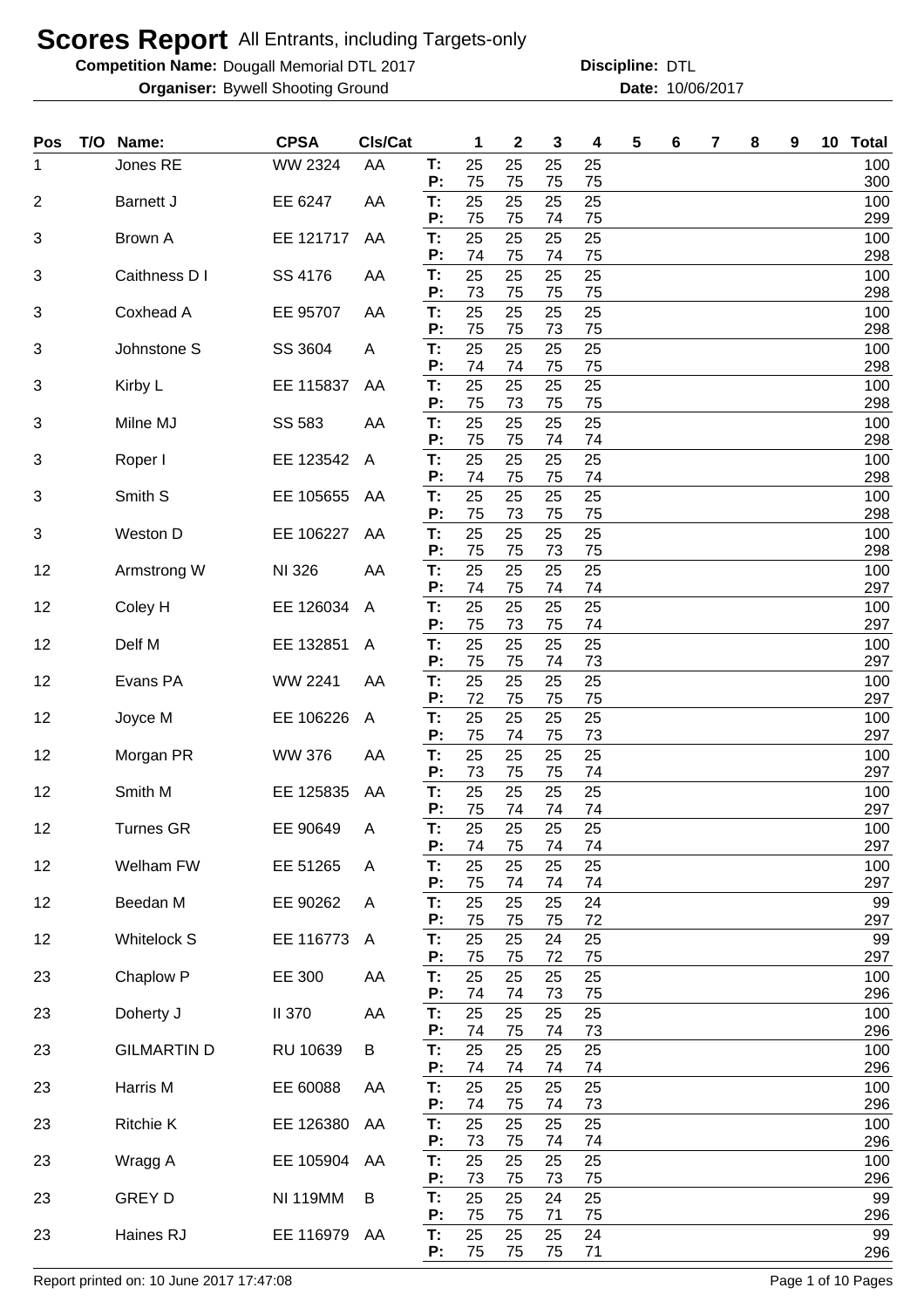**Competition Name: Dougall Memorial DTL 2017 https://www.powerflamericalCommunity Discipline: DTL** 

**Organiser:** Bywell Shooting Ground **10/06/2017 Date:** 10/06/2017 **Discipline:**

| Pos | T/O | Name:               | <b>CPSA</b>   | Cls/Cat |          | 1        | $\mathbf 2$ | 3        | 4        | 5 | 6 | 7 | 8 | 9 | 10 Total   |
|-----|-----|---------------------|---------------|---------|----------|----------|-------------|----------|----------|---|---|---|---|---|------------|
| 23  |     | Hall R              | EE 12999      | AA      | T:<br>P: | 25<br>75 | 25<br>75    | 24<br>71 | 25<br>75 |   |   |   |   |   | 99<br>296  |
| 23  |     | <b>MCGEEKIN S</b>   | <b>NI 34Q</b> | Α       | T:       | 25       | 25          | 24       | 25       |   |   |   |   |   | 99         |
| 23  |     | <b>Turner P</b>     | EE 97011      | AA      | P:<br>Т. | 75<br>25 | 75<br>25    | 71<br>25 | 75<br>24 |   |   |   |   |   | 296<br>99  |
|     |     |                     |               |         | P:       | 74       | 75          | 75       | 72       |   |   |   |   |   | 296        |
| 23  |     | Whitehead B         | EE 130305     | B       | T:<br>P: | 25<br>75 | 24<br>71    | 25<br>75 | 25<br>75 |   |   |   |   |   | 99<br>296  |
| 35  |     | Lewis G             | EE 123066     | AA      | T:<br>P: | 25<br>73 | 25<br>74    | 25<br>74 | 25<br>74 |   |   |   |   |   | 100<br>295 |
| 35  |     | <b>McDonell A</b>   | SS 3621       | A       | T:<br>P: | 25<br>75 | 25<br>74    | 25<br>73 | 25<br>73 |   |   |   |   |   | 100<br>295 |
| 35  |     | McLean DW           | EE 124811     | AA      | T:<br>P: | 25<br>73 | 25<br>74    | 25<br>74 | 25<br>74 |   |   |   |   |   | 100<br>295 |
| 35  |     | Ruane J             | EE 129118     | AA      | T:<br>P: | 25<br>73 | 25<br>74    | 25<br>75 | 25<br>73 |   |   |   |   |   | 100<br>295 |
| 35  |     | Douglas I           | EE 33433      | A       | T:<br>P: | 25<br>75 | 25<br>75    | 24<br>70 | 25<br>75 |   |   |   |   |   | 99<br>295  |
| 35  |     | <b>Gennard S</b>    | SS 4342       | AA      | T:<br>P: | 24<br>72 | 25<br>74    | 25<br>75 | 25<br>74 |   |   |   |   |   | 99<br>295  |
| 35  |     | <b>Hartley M</b>    | EE 118693     | A       | T:<br>P: | 25<br>74 | 25<br>75    | 24<br>71 | 25<br>75 |   |   |   |   |   | 99<br>295  |
| 35  |     | <b>Howlett GK</b>   | EE 45553      | A       | T:<br>P: | 25<br>74 | 25<br>75    | 25<br>75 | 24<br>71 |   |   |   |   |   | 99<br>295  |
| 35  |     | Smith KM            | SS 3656       | AA      | T:       | 25       | 25          | 25       | 24       |   |   |   |   |   | 99         |
| 35  |     | Toomer DJ           | EE 10892      | AA      | P:<br>T: | 74<br>25 | 75<br>25    | 75<br>25 | 71<br>24 |   |   |   |   |   | 295<br>99  |
|     |     |                     |               |         | P:       | 74       | 75          | 75       | 71       |   |   |   |   |   | 295        |
| 35  |     | <b>Woolley CM</b>   | EE 111369     | AA      | T:<br>P: | 25<br>75 | 25<br>74    | 25<br>75 | 24<br>71 |   |   |   |   |   | 99<br>295  |
| 46  |     | Jeminson M          | EE 128899     | AA      | T:<br>P: | 25<br>75 | 25<br>72    | 25<br>74 | 25<br>73 |   |   |   |   |   | 100<br>294 |
| 46  |     | <b>McAllister E</b> | SS 1505       | A       | T:       | 25       | 25          | 25       | 25       |   |   |   |   |   | 100        |
| 46  |     | Adam N              | EE 122795     | AA      | P:<br>T: | 72<br>25 | 75<br>25    | 74<br>24 | 73<br>25 |   |   |   |   |   | 294<br>99  |
|     |     |                     |               |         | P:       | 74       | 75          | 71       | 74       |   |   |   |   |   | 294        |
| 46  |     | Adams JM            | EE 12635      | AA      | Т:<br>P: | 25<br>74 | 24<br>72    | 25<br>74 | 25<br>74 |   |   |   |   |   | 99<br>294  |
| 46  |     | Evans RA            | WW 2340       | A       | T:<br>Ρ: | 25<br>74 | 25<br>74    | 24<br>71 | 25<br>75 |   |   |   |   |   | 99<br>294  |
| 46  |     | Lewis RC            | WW 2233       | AA      | T:       | 25       | 25          | 25       | 24       |   |   |   |   |   | 99         |
| 46  |     | Patterson I         | EE 115291     | AA      | P:<br>T: | 74<br>25 | 74<br>25    | 74<br>24 | 72<br>25 |   |   |   |   |   | 294<br>99  |
|     |     |                     |               |         | P:       | 73       | 74          | 72       | 75       |   |   |   |   |   | 294        |
| 46  |     | Priestman D         | EE 122880     | A       | T:<br>P: | 24<br>69 | 25<br>75    | 25<br>75 | 25<br>75 |   |   |   |   |   | 99<br>294  |
| 46  |     | Scott N             | SS 5385       | B       | T:<br>P: | 25<br>75 | 25<br>73    | 24<br>71 | 25<br>75 |   |   |   |   |   | 99<br>294  |
| 46  |     | Vining OB           | EE 124318     | AA      | T:<br>P: | 25<br>74 | 25<br>74    | 24<br>72 | 25<br>74 |   |   |   |   |   | 99<br>294  |
| 46  |     | Weston C            | EE 67724      | A       | T:<br>P: | 25<br>74 | 24<br>70    | 25<br>75 | 25<br>75 |   |   |   |   |   | 99<br>294  |
| 46  |     | Mullarkey ID        | EE 71316      | AA      | T:<br>P: | 23<br>69 | 25<br>75    | 25<br>75 | 25<br>75 |   |   |   |   |   | 98<br>294  |
| 46  |     | Price D             | EE 133087     | AA      | T:<br>P: | 24<br>72 | 25<br>75    | 24<br>72 | 25<br>75 |   |   |   |   |   | 98<br>294  |
| 59  |     | Dietz R             | EE 125714 AA  |         | Т.<br>P: | 25<br>72 | 25<br>74    | 24<br>72 | 25<br>75 |   |   |   |   |   | 99<br>293  |
| 59  |     | Yes Fowkes A        | EE 105846 A   |         | Т.<br>P: | 25<br>73 | 24<br>71    | 25<br>74 | 25<br>75 |   |   |   |   |   | 99<br>293  |

Report printed on: 10 June 2017 17:47:08 Page 2 of 10 Pages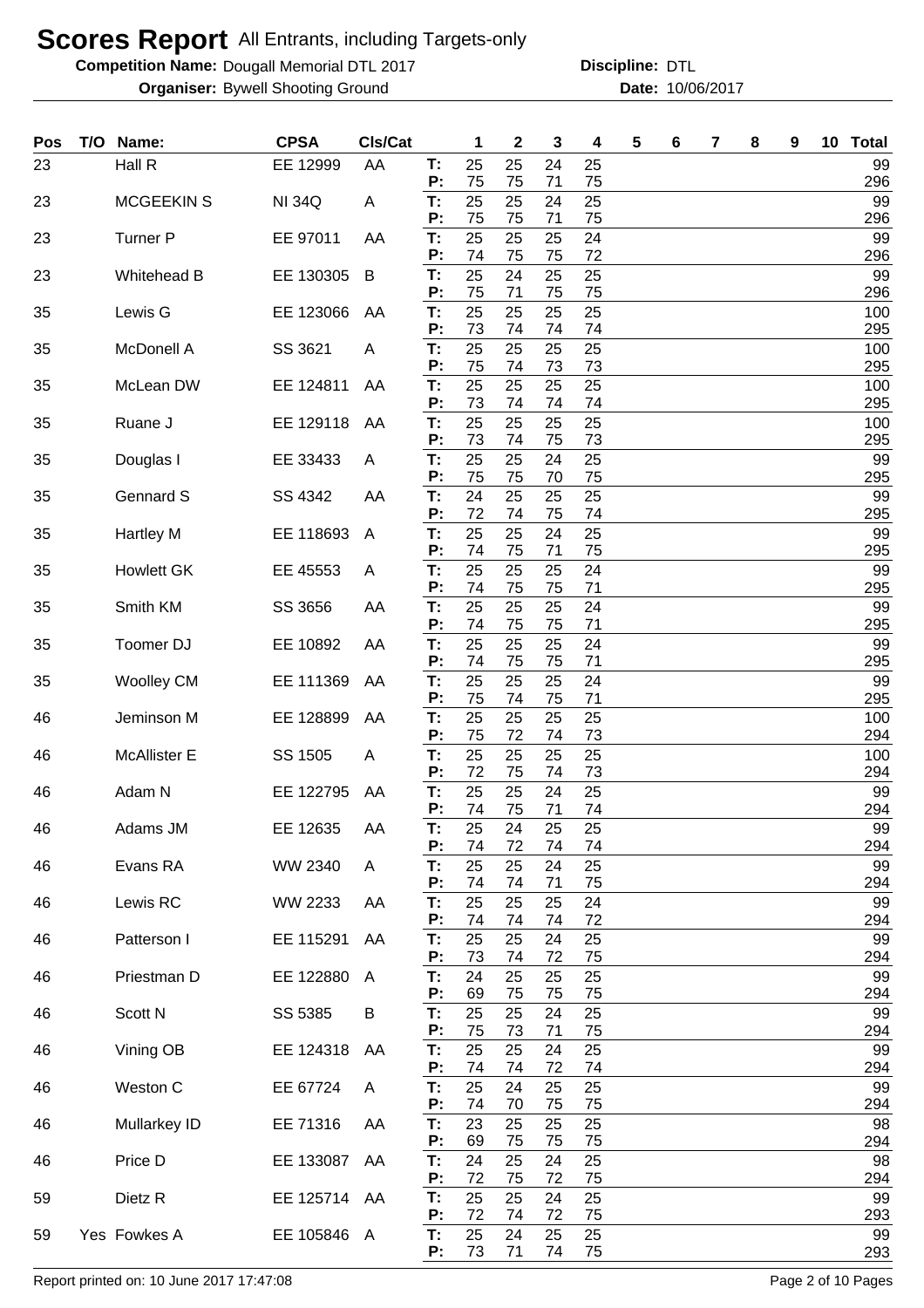**Competition Name: Dougall Memorial DTL 2017 https://www.powerflamericalCommunity Discipline: DTL** 

**Organiser:** Bywell Shooting Ground **10/06/2017 Date:** 10/06/2017 **Discipline:**

| Pos | T/O | Name:             | <b>CPSA</b>     | CIs/Cat        |          | 1        | $\boldsymbol{2}$ | 3        | 4        | 5 | 6 | 7 | 8 | 9 | 10 | <b>Total</b> |
|-----|-----|-------------------|-----------------|----------------|----------|----------|------------------|----------|----------|---|---|---|---|---|----|--------------|
| 59  |     | Greenstock A      | EE 97568        | AA             | T:<br>P: | 25<br>74 | 25<br>73         | 25<br>75 | 24<br>71 |   |   |   |   |   |    | 99<br>293    |
| 59  |     | Knibbs AM         | EE 1257         | AA             | T:       | 25       | 25               | 25       | 24       |   |   |   |   |   |    | 99           |
| 59  |     | Moule CW          | EE 43566        | AA             | P:<br>T: | 72<br>24 | 75<br>25         | 75<br>25 | 71<br>25 |   |   |   |   |   |    | 293<br>99    |
| 59  |     | Sheldrake M       | EE 129704       | AA             | P:<br>T: | 71<br>25 | 75<br>25         | 74<br>25 | 73<br>24 |   |   |   |   |   |    | 293<br>99    |
|     |     |                   |                 |                | P:       | 73       | 75               | 74       | 71       |   |   |   |   |   |    | 293          |
| 59  |     | Chapman NP        | EE 64228        | AA             | T:<br>P: | 25<br>75 | 25<br>75         | 23<br>68 | 25<br>75 |   |   |   |   |   |    | 98<br>293    |
| 59  |     | Coley IJ          | EE 551          | A              | T:<br>P: | 24<br>71 | 25<br>75         | 25<br>75 | 24<br>72 |   |   |   |   |   |    | 98<br>293    |
| 59  |     | Greenlaw R        | SS 4436         | AA             | T:       | 23       | 25               | 25       | 25       |   |   |   |   |   |    | 98           |
| 59  |     | Hetherington AJ   | SS 695          | AA             | P:<br>T: | 68<br>25 | 75<br>25         | 75<br>23 | 75<br>25 |   |   |   |   |   |    | 293<br>98    |
| 59  |     | McBay I           | SS 4205         | AA             | P:<br>T: | 75<br>24 | 74<br>25         | 69<br>25 | 75<br>24 |   |   |   |   |   |    | 293<br>98    |
|     |     |                   |                 |                | P:       | 72       | 75               | 74       | 72       |   |   |   |   |   |    | 293          |
| 59  |     | <b>MCCAULEY T</b> | <b>NI 14500</b> | AA             | T:<br>P: | 23<br>68 | 25<br>75         | 25<br>75 | 25<br>75 |   |   |   |   |   |    | 98<br>293    |
| 59  |     | Thurnell I        | EE 2003         | A              | T:<br>P: | 24<br>72 | 25<br>75         | 24<br>71 | 25<br>75 |   |   |   |   |   |    | 98<br>293    |
| 72  |     | Hart RJ           | EE 126945       | B              | T:       | 25       | 25               | 25       | 25       |   |   |   |   |   |    | 100          |
| 72  |     | Pape S            | EE 95558        | B              | P:<br>T: | 73<br>25 | 74<br>25         | 72<br>25 | 73<br>25 |   |   |   |   |   |    | 292<br>100   |
|     |     |                   |                 |                | P:<br>T: | 72<br>25 | 72<br>25         | 75<br>25 | 73<br>25 |   |   |   |   |   |    | 292<br>100   |
| 72  |     | Philipson T       | EE 11811        | AA             | P:       | 73       | 74               | 71       | 74       |   |   |   |   |   |    | 292          |
| 72  |     | <b>Brazier J</b>  | EE 132057       | A              | T:<br>P: | 25<br>72 | 25<br>74         | 24<br>71 | 25<br>75 |   |   |   |   |   |    | 99<br>292    |
| 72  |     | <b>Bright K</b>   | EE 124358       | AA             | T:<br>P: | 24<br>71 | 25<br>74         | 25<br>73 | 25<br>74 |   |   |   |   |   |    | 99<br>292    |
| 72  |     | <b>Cutter E</b>   | EE 133666       | C              | T:       | 24       | 25               | 25       | 25       |   |   |   |   |   |    | 99           |
| 72  |     | DI Murro T        | SS 3431         | A              | P:<br>T: | 70<br>24 | 73<br>25         | 74<br>25 | 75<br>25 |   |   |   |   |   |    | 292<br>99    |
| 72  |     | <b>Elwell RL</b>  | EE 115787 A     |                | P:<br>Т. | 70<br>25 | 75<br>25         | 73<br>24 | 74<br>25 |   |   |   |   |   |    | 292<br>99    |
|     |     |                   |                 |                | P:       | 74       | 74               | 71       | 73       |   |   |   |   |   |    | 292          |
| 72  |     | Masson S          | SS 4125         | AA             | T:<br>P: | 25<br>74 | 25<br>74         | 25<br>73 | 24<br>71 |   |   |   |   |   |    | 99<br>292    |
| 72  |     | Ayshford J        | EE 128715       | A              | Т.<br>P: | 24<br>71 | 25<br>75         | 24<br>72 | 25<br>74 |   |   |   |   |   |    | 98<br>292    |
| 72  |     | Clark M           | EE 116852 AA    |                | T:       | 25       | 24               | 24       | 25       |   |   |   |   |   |    | 98           |
| 72  |     | Garrett D         | EE 124724       | A              | P:<br>T: | 74<br>25 | 72<br>25         | 72<br>25 | 74<br>23 |   |   |   |   |   |    | 292<br>98    |
| 72  |     | Mccauley          | <b>NI 337</b>   | AA             | P:<br>T: | 75<br>24 | 73<br>24         | 75<br>25 | 69<br>25 |   |   |   |   |   |    | 292<br>98    |
|     |     |                   |                 |                | P:       | 71       | 72               | 75       | 74       |   |   |   |   |   |    | 292          |
| 72  |     | Shaw MA           | EE 96250        | AA             | T:<br>P: | 25<br>75 | 25<br>73         | 24<br>72 | 24<br>72 |   |   |   |   |   |    | 98<br>292    |
| 72  |     | Tinson R          | EE 131756       | $\overline{A}$ | T:<br>P: | 25<br>74 | 24<br>72         | 24<br>71 | 25<br>75 |   |   |   |   |   |    | 98<br>292    |
| 87  |     | Lovatt NJ         | EE 6151         | A              | T:       | 25       | 25               | 25       | 25       |   |   |   |   |   |    | 100          |
| 87  |     | Faulkner RM       | WW 1759         | AA             | P:<br>T: | 72<br>25 | 74<br>25         | 73<br>25 | 72<br>24 |   |   |   |   |   |    | 291<br>99    |
| 87  |     | Furber ES         | EE 26175        | AA             | P:<br>Т. | 74<br>25 | 74<br>25         | 72<br>25 | 71<br>24 |   |   |   |   |   |    | 291<br>99    |
|     |     |                   |                 |                | P:       | 75       | 73               | 74       | 69       |   |   |   |   |   |    | 291          |
| 87  |     | <b>Stuart GA</b>  | SS 1492         | A              | T:<br>Ρ. | 24<br>72 | 25<br>74         | 25<br>73 | 25<br>72 |   |   |   |   |   |    | 99<br>291    |

Report printed on: 10 June 2017 17:47:08 Page 3 of 10 Pages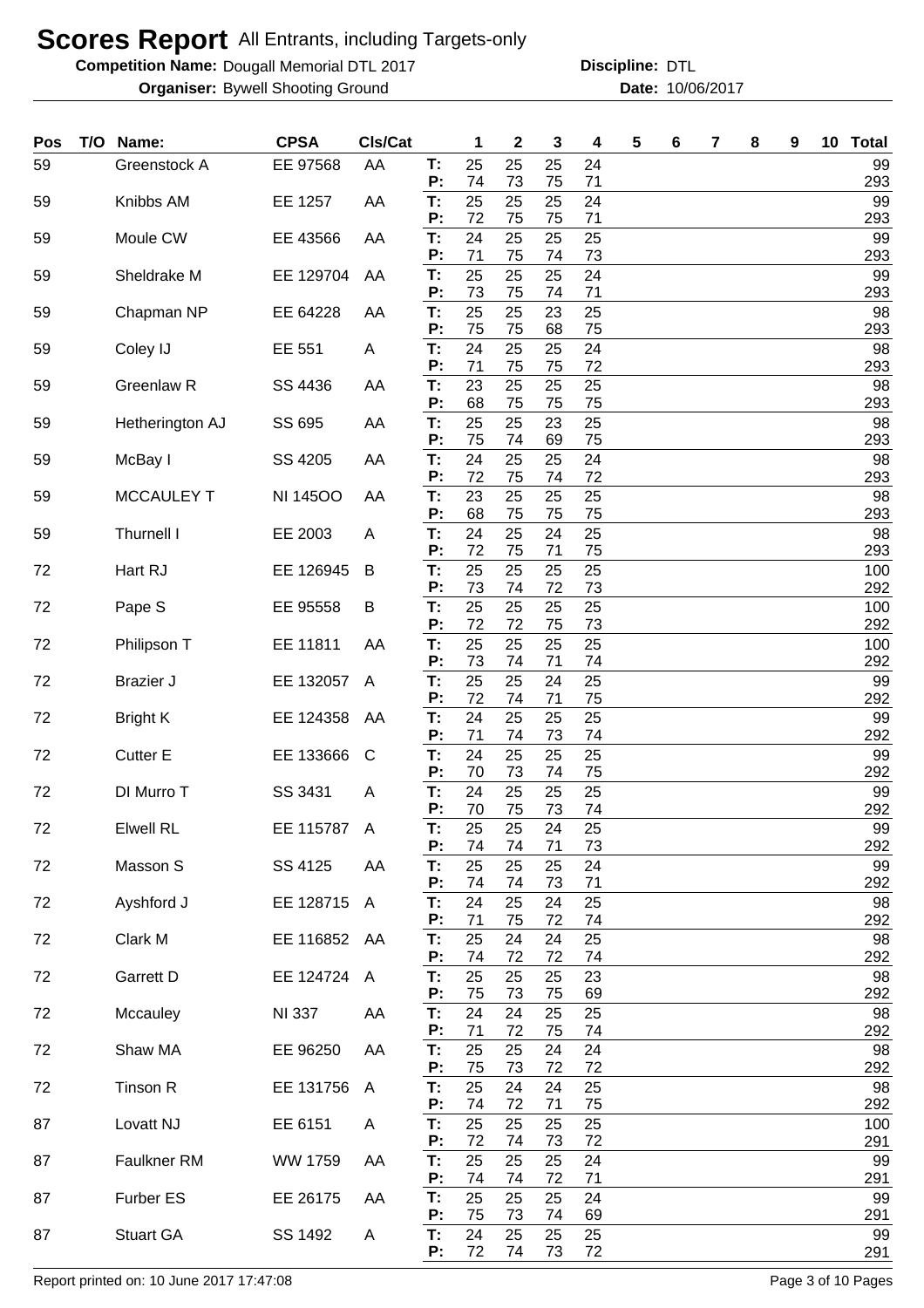**Competition Name: Dougall Memorial DTL 2017 https://www.powerflamericalCommunity Discipline: DTL** 

**Organiser:** Bywell Shooting Ground **10/06/2017 Date:** 10/06/2017 **Discipline:**

| Pos | T/O Name:           | <b>CPSA</b> | CIs/Cat        |          | 1        | $\mathbf 2$ | 3        | 4        | 5 | 6 | 7 | 8 | 9 | 10 Total         |
|-----|---------------------|-------------|----------------|----------|----------|-------------|----------|----------|---|---|---|---|---|------------------|
| 87  | <b>Taylor G</b>     | EE 109155   | $\overline{A}$ | T:<br>P: | 24<br>72 | 25<br>75    | 25<br>71 | 25<br>73 |   |   |   |   |   | 99<br>291        |
| 87  | Kitchen CL          | EE 118936   | $\mathsf{A}$   | T:       | 25       | 25          | 24       | 24       |   |   |   |   |   | 98               |
| 87  | Linnell J           | EE 128135   | AA             | P:<br>T: | 73<br>25 | 75<br>24    | 71<br>24 | 72<br>25 |   |   |   |   |   | 291<br>98        |
| 87  | MacDonough S        | SS 750      | A              | P:<br>T: | 74<br>24 | 72<br>25    | 72<br>25 | 73<br>24 |   |   |   |   |   | 291<br>98        |
|     |                     |             |                | P:       | 71       | 75          | 74       | 71       |   |   |   |   |   | 291              |
| 87  | Peel T              | EE 51508    | AA             | T:<br>P: | 25<br>75 | 23<br>68    | 25<br>74 | 25<br>74 |   |   |   |   |   | 98<br>291        |
| 87  | <b>QUINN B</b>      | NI 6726     | B              | T:<br>P: | 25<br>74 | 25<br>75    | 24<br>71 | 24<br>71 |   |   |   |   |   | 98               |
| 87  | SHIELS E            | II M10199   | B              | T:<br>P: | 25<br>75 | 25<br>73    | 23<br>68 | 25<br>75 |   |   |   |   |   | 291<br>98<br>291 |
| 87  | Sloan R             | NI 105      | AA*            | T:       | 25       | 25          | 25       | 23       |   |   |   |   |   | 98               |
| 87  | Smith <sub>C</sub>  | SS 4375     | A              | P:<br>T: | 75<br>25 | 74<br>24    | 74<br>24 | 68<br>25 |   |   |   |   |   | 291<br>98        |
| 87  | Snell A             | EE 117867   | AA             | P:<br>T: | 73<br>25 | 72<br>25    | 72<br>23 | 74<br>25 |   |   |   |   |   | 291<br>98        |
|     |                     |             |                | P:       | 73       | 75          | 69       | 74       |   |   |   |   |   | 291              |
| 87  | Wragg AD            | EE 121503   | A              | T:<br>P: | 24<br>72 | 25<br>74    | 24<br>72 | 25<br>73 |   |   |   |   |   | 98<br>291        |
| 102 | Magill DW           | EE 43830    | A              | T:       | 25<br>73 | 25<br>72    | 25<br>74 | 25<br>71 |   |   |   |   |   | 100              |
| 102 | Mccoy G             | II 3628     | AA             | P:<br>T: | 25       | 25          | 24       | 25       |   |   |   |   |   | 290<br>99        |
| 102 | Atkinson E          | EE 101102   | A              | P:<br>T: | 72<br>24 | 74<br>25    | 72<br>24 | 72<br>25 |   |   |   |   |   | 290<br>98        |
|     |                     |             |                | P:       | 72       | 75          | 71       | 72       |   |   |   |   |   | 290              |
| 102 | <b>Brookes MJ</b>   | EE 31099    | A              | T:<br>P: | 24<br>71 | 25<br>73    | 24<br>71 | 25<br>75 |   |   |   |   |   | 98<br>290        |
| 102 | Brown R             | SS 5071     | B              | T:<br>P: | 25<br>75 | 25<br>74    | 24<br>72 | 24<br>69 |   |   |   |   |   | 98<br>290        |
| 102 | Cameron AH          | SS 4231     | B              | T:       | 24       | 25          | 24       | 25       |   |   |   |   |   | 98               |
| 102 | <b>HAUGHTON R</b>   | SS 6352     | AA             | P:<br>T: | 70<br>24 | 75<br>24    | 70<br>25 | 75<br>25 |   |   |   |   |   | 290<br>98        |
| 102 | Jones GS            | EE 16367    | A              | P:<br>Т: | 71<br>24 | 70<br>25    | 75<br>25 | 74<br>24 |   |   |   |   |   | 290<br>98        |
|     |                     |             |                | P:       | 71       | 74          | 73       | 72       |   |   |   |   |   | 290              |
| 102 | Lazenby AG          | EE 49972    | A              | T:<br>P: | 25<br>74 | 25<br>74    | 25<br>74 | 23<br>68 |   |   |   |   |   | 98<br>290        |
| 102 | Logan WM            | EE 8111     | A              | T:<br>P: | 24<br>71 | 25<br>74    | 24<br>71 | 25<br>74 |   |   |   |   |   | 98<br>290        |
| 102 | SHIELS AM           | II M10097   | B              | T:       | 24       | 24          | 25       | 25       |   |   |   |   |   | 98               |
| 102 | <b>Turkington M</b> | EE 109958   | A              | P:<br>T: | 70<br>25 | 71<br>25    | 74<br>25 | 75<br>23 |   |   |   |   |   | 290<br>98        |
|     |                     |             |                | P:<br>T: | 74<br>24 | 75          | 72       | 69       |   |   |   |   |   | 290              |
| 102 | Wright WJ           | SS 5152     | A              | P:       | 72       | 25<br>73    | 25<br>75 | 24<br>70 |   |   |   |   |   | 98<br>290        |
| 102 | Aldous J            | EE 58140    | B              | T:<br>P: | 25<br>75 | 25<br>75    | 22<br>65 | 25<br>75 |   |   |   |   |   | 97<br>290        |
| 102 | Amos DG             | EE 56201    | B              | T:<br>P: | 25       | 25<br>74    | 24       | 23       |   |   |   |   |   | 97               |
| 117 | Allen KA            | EE 116558   | B              | T:       | 75<br>24 | 24          | 72<br>25 | 69<br>25 |   |   |   |   |   | 290<br>98        |
| 117 | Bond K              | EE 6792     | AA             | P:<br>T: | 72<br>25 | 71<br>24    | 73<br>24 | 73<br>25 |   |   |   |   |   | 289<br>98        |
|     |                     |             |                | P:       | 74       | 71          | 70       | 74       |   |   |   |   |   | 289              |
| 117 | Eley S              | EE 125207   | B              | T:<br>P: | 25<br>73 | 24<br>71    | 24<br>72 | 25<br>73 |   |   |   |   |   | 98<br>289        |
| 117 | Lewis R             | WW 2691     | A              | T:<br>P: | 23<br>68 | 25<br>72    | 25<br>74 | 25<br>75 |   |   |   |   |   | 98<br>289        |

Report printed on: 10 June 2017 17:47:08 Page 4 of 10 Pages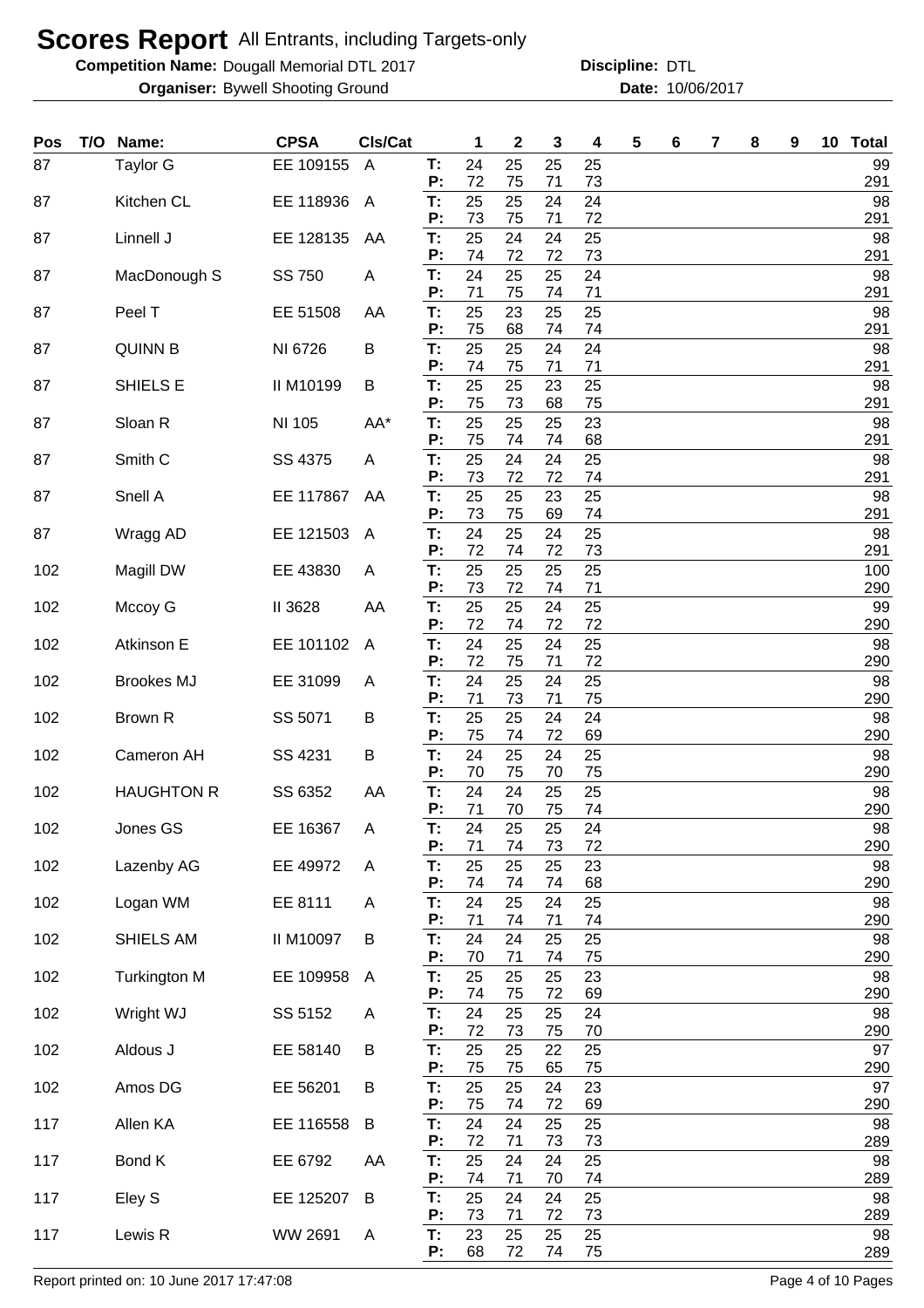**Competition Name: Dougall Memorial DTL 2017 https://www.powerflamericalCommunity Discipline: DTL** 

**Organiser:** Bywell Shooting Ground **10/06/2017 Date:** 10/06/2017 **Discipline:**

| Pos | T/O | Name:             | <b>CPSA</b>     | CIs/Cat      |          | 1        | $\mathbf 2$ | 3        | 4        | 5 | 6 | 7 | 8 | 9 | 10 <sub>1</sub> | <b>Total</b> |
|-----|-----|-------------------|-----------------|--------------|----------|----------|-------------|----------|----------|---|---|---|---|---|-----------------|--------------|
| 117 |     | Routledge A       | EE 101328       | B            | T.<br>P: | 25<br>74 | 24<br>69    | 24<br>72 | 25<br>74 |   |   |   |   |   |                 | 98<br>289    |
| 117 |     | Sweet GP          | EE 44635        | AA           | T:       | 24       | 25          | 24       | 25       |   |   |   |   |   |                 | 98           |
| 117 |     | Williams P        | EE 22000        | A            | Ρ:<br>T: | 70<br>25 | 75<br>25    | 69<br>24 | 75<br>24 |   |   |   |   |   |                 | 289<br>98    |
| 117 |     | Eaton N           | EE 1213         | AA           | P:<br>T: | 75<br>24 | 74<br>25    | 72<br>24 | 68<br>24 |   |   |   |   |   |                 | 289<br>97    |
|     |     |                   |                 |              | P:       | 72       | 75          | 72       | 70       |   |   |   |   |   |                 | 289          |
| 117 |     | Rimington K       | EE 67301        | AA           | T:<br>Ρ: | 25<br>75 | 24<br>71    | 23<br>69 | 25<br>74 |   |   |   |   |   |                 | 97<br>289    |
| 117 |     | Rogers GT         | EE 4526         | Α            | T:<br>P: | 24<br>70 | 25<br>75    | 24<br>72 | 24<br>72 |   |   |   |   |   |                 | 97<br>289    |
| 117 |     | Singleton JR      | EE 95522        | AA           | T:       | 23       | 24          | 25       | 25       |   |   |   |   |   |                 | 97           |
| 128 |     | Beedan DM         | EE 90263        | AA           | P:<br>T: | 67<br>24 | 72<br>25    | 75<br>25 | 75<br>24 |   |   |   |   |   |                 | 289<br>98    |
|     |     |                   |                 |              | P:       | 71       | 75          | 72       | 70       |   |   |   |   |   |                 | 288          |
| 128 |     | Hodges PA         | EE 74062        | Α            | T:<br>P: | 25<br>75 | 24<br>68    | 24<br>70 | 25<br>75 |   |   |   |   |   |                 | 98<br>288    |
| 128 |     | Kitchen S         | EE 82169        | A            | T:<br>P: | 25<br>73 | 25<br>73    | 24<br>71 | 24<br>71 |   |   |   |   |   |                 | 98<br>288    |
| 128 |     | Ramshaw D         | EE 121737       | B            | T:       | 25       | 25          | 25       | 23       |   |   |   |   |   |                 | 98           |
| 128 |     | Booth J           | EE 117408       | AA           | P:<br>T: | 72<br>25 | 73<br>25    | 74<br>23 | 69<br>24 |   |   |   |   |   |                 | 288<br>97    |
|     |     |                   |                 |              | P:       | 73       | 75          | 69       | 71       |   |   |   |   |   |                 | 288          |
| 128 |     | Henry A           | EE 4336         | AA           | T:<br>P: | 25<br>74 | 24<br>71    | 24<br>72 | 24<br>71 |   |   |   |   |   |                 | 97<br>288    |
| 128 |     | Abrams M          | EE 96322        | B            | T:<br>Ρ: | 24<br>72 | 23<br>69    | 25<br>75 | 24<br>72 |   |   |   |   |   |                 | 96<br>288    |
| 128 |     | Wilcoxson L       | EE 129381       | A            | T:       | 24       | 23          | 24       | 25       |   |   |   |   |   |                 | 96           |
| 136 |     | Gilchrist J       | SS 3234         | AA           | P:<br>T: | 72<br>24 | 69<br>25    | 72<br>25 | 75<br>25 |   |   |   |   |   |                 | 288<br>99    |
|     |     |                   |                 |              | Ρ:       | 69       | 74          | 71       | 73       |   |   |   |   |   |                 | 287          |
| 136 |     | Holden E          | EE 7226         | AA           | T:<br>P: | 25<br>69 | 25<br>73    | 24<br>70 | 25<br>75 |   |   |   |   |   |                 | 99<br>287    |
| 136 |     | Twigger C         | EE 51803        | B            | T:<br>P: | 25<br>73 | 24<br>68    | 25<br>75 | 25<br>71 |   |   |   |   |   |                 | 99<br>287    |
| 136 |     | Fisher R D        | EE 39107        | A            | Т.       | 24       | 24          | 25       | 25       |   |   |   |   |   |                 | 98           |
| 136 |     | Havard N          | EE 13813        | A            | P:<br>T: | 71<br>25 | 70<br>25    | 73<br>25 | 73<br>23 |   |   |   |   |   |                 | 287<br>98    |
|     |     |                   |                 |              | Ρ.       | 73       | 72          | 74       | 68       |   |   |   |   |   |                 | 287          |
| 136 |     | Laverick JM       | EE 118908       | $\mathsf{A}$ | T:<br>Ρ: | 24<br>67 | 24<br>72    | 25<br>75 | 25<br>73 |   |   |   |   |   |                 | 98<br>287    |
| 136 |     | Lloyd GW          | <b>WW 277</b>   | A            | T:<br>Ρ. | 25<br>71 | 25<br>75    | 24<br>71 | 24<br>70 |   |   |   |   |   |                 | 98<br>287    |
| 136 |     | <b>EWING N</b>    | <b>NI 112MM</b> | B            | T:       | 25       | 24          | 24       | 24       |   |   |   |   |   |                 | 97           |
| 136 |     | Holden L          | EE 129664       | $\mathsf{A}$ | Ρ:<br>T: | 73<br>24 | 72<br>23    | 71<br>25 | 71<br>25 |   |   |   |   |   |                 | 287<br>97    |
|     |     |                   |                 |              | P:       | 71       | 67          | 74       | 75       |   |   |   |   |   |                 | 287          |
| 136 |     | <b>Thurnell M</b> | EE 19666        | B            | T:<br>P: | 25<br>72 | 23<br>68    | 24<br>72 | 25<br>75 |   |   |   |   |   |                 | 97<br>287    |
| 136 |     | Hinchliffe DJ     | EE 121065       | AA           | T:<br>P: | 25<br>75 | 22<br>66    | 24<br>71 | 25<br>75 |   |   |   |   |   |                 | 96<br>287    |
| 136 |     | Shaw IT           | EE 31770        | AA           | T:       | 23       | 23          | 25       | 25       |   |   |   |   |   |                 | 96           |
| 136 |     | Slassor AH        | EE 11665        | A            | P:<br>T: | 68<br>24 | 69<br>25    | 75<br>23 | 75<br>24 |   |   |   |   |   |                 | 287<br>96    |
|     |     |                   |                 |              | P:       | 71       | 75          | 69       | 72       |   |   |   |   |   |                 | 287          |
| 136 |     | <b>Turner M</b>   | EE 109672       | AA           | T:<br>P: | 24<br>72 | 24<br>72    | 24<br>71 | 24<br>72 |   |   |   |   |   |                 | 96<br>287    |
| 150 |     | Davies E          | WW 1414         | B            | T:<br>P: | 25<br>73 | 25<br>72    | 25<br>72 | 23<br>69 |   |   |   |   |   |                 | 98<br>286    |

Report printed on: 10 June 2017 17:47:08 Page 5 of 10 Pages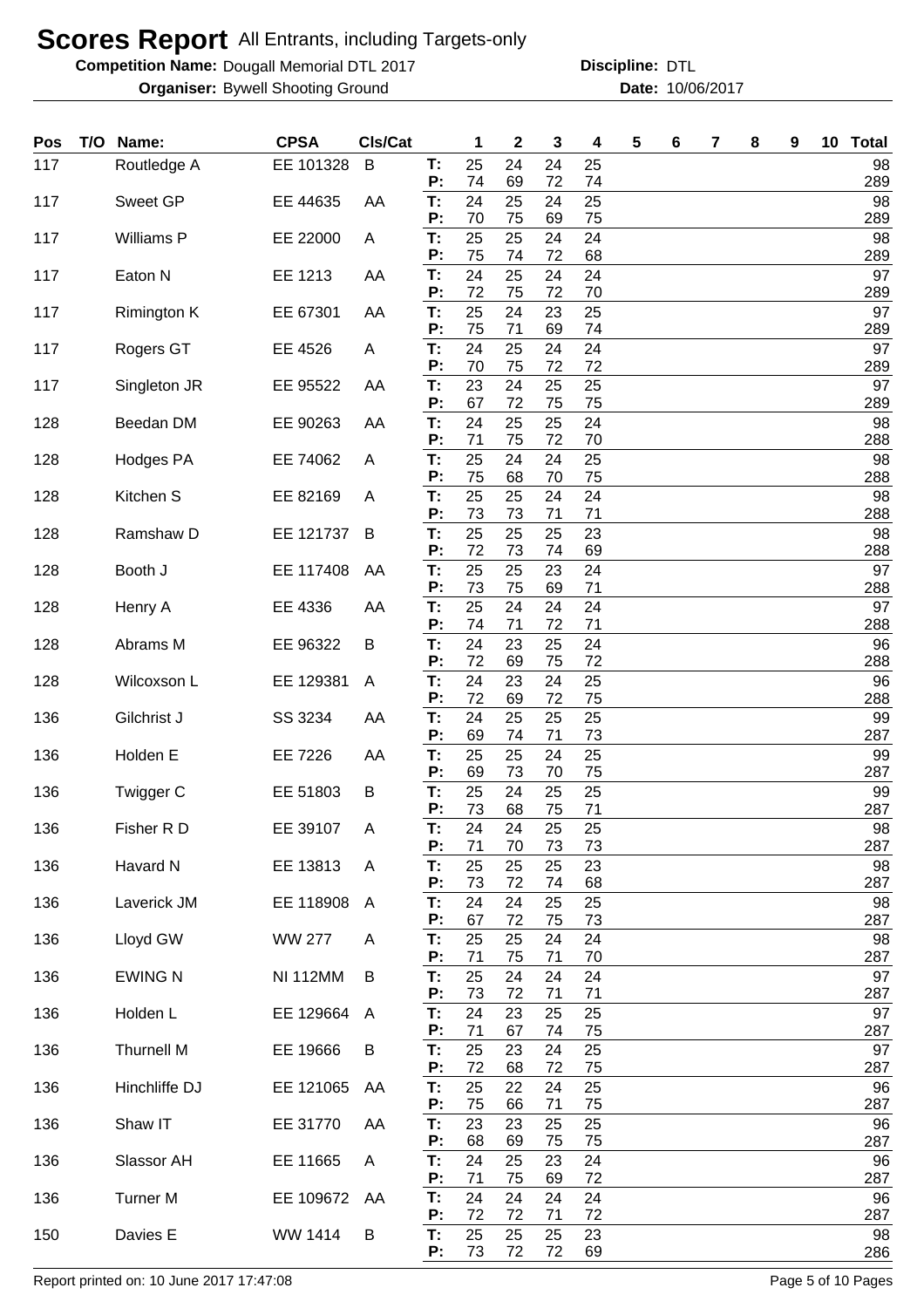**Competition Name: Dougall Memorial DTL 2017 https://www.powerflamericalCommunity Discipline: DTL** 

**Organiser:** Bywell Shooting Ground **10/06/2017 Date:** 10/06/2017 **Discipline:**

| Pos | T/O Name:             | <b>CPSA</b>    | CIs/Cat        |          | 1        | $\mathbf{2}$ | 3        | 4        | 5 | 6 | 7 | 8 | 9 | 10 <sup>1</sup> | <b>Total</b> |
|-----|-----------------------|----------------|----------------|----------|----------|--------------|----------|----------|---|---|---|---|---|-----------------|--------------|
| 150 | Odam S                | EE 128021      | $\mathsf{C}$   | Т.<br>P: | 25<br>74 | 24<br>68     | 24<br>70 | 25<br>74 |   |   |   |   |   |                 | 98<br>286    |
| 150 | Rautenberg C          | SS 1117        | B              | T:       | 23       | 25           | 25       | 25       |   |   |   |   |   |                 | 98           |
| 150 | Barclay               | SS 6202        | B              | P:<br>T: | 68<br>25 | 71<br>23     | 72<br>24 | 75<br>25 |   |   |   |   |   |                 | 286<br>97    |
| 150 | Curatolo <sub>N</sub> | <b>SS 98</b>   | A              | P:<br>T. | 72<br>23 | 68<br>24     | 72<br>25 | 74<br>25 |   |   |   |   |   |                 | 286<br>97    |
|     |                       |                |                | P:       | 68       | 71           | 74       | 73       |   |   |   |   |   |                 | 286          |
| 150 | <b>Frankland PC</b>   | EE 88221       | AA             | T:<br>P: | 23<br>66 | 25<br>74     | 25<br>75 | 24<br>71 |   |   |   |   |   |                 | 97<br>286    |
| 150 | Holden RJ             | EE 7228        | AA             | Т:       | 25       | 25           | 23       | 24       |   |   |   |   |   |                 | 97           |
| 150 | McFarlane D           | SS 733         | B              | P:<br>T: | 74<br>24 | 73<br>25     | 68<br>24 | 71<br>24 |   |   |   |   |   |                 | 286<br>97    |
| 150 | Neal PJ               | EE 32440       | Α              | P:<br>T: | 71<br>24 | 72<br>25     | 72<br>25 | 71<br>23 |   |   |   |   |   |                 | 286<br>97    |
|     |                       |                |                | P:       | 72       | 74           | 72       | 68       |   |   |   |   |   |                 | 286          |
| 150 | <b>Ridley DJ</b>      | EE 31260       | B              | T:<br>P: | 23<br>68 | 24<br>71     | 25<br>75 | 25<br>72 |   |   |   |   |   |                 | 97<br>286    |
| 150 | Sayles G              | EE 119513      | A              | T:<br>P: | 25<br>73 | 23<br>67     | 25<br>74 | 24<br>72 |   |   |   |   |   |                 | 97<br>286    |
| 150 | Thompson D            | EE 130836      | B*             | T:       | 24       | 25           | 23       | 25       |   |   |   |   |   |                 | 97           |
| 150 | Yes Brent D           | EE 118283      | B              | P:<br>T: | 69<br>24 | 74<br>24     | 69<br>24 | 74<br>24 |   |   |   |   |   |                 | 286<br>96    |
|     |                       |                |                | P:       | 71       | 71           | 72       | 72       |   |   |   |   |   |                 | 286          |
| 150 | Crehan P              | EE 131948      | A              | T:<br>P: | 24<br>72 | 23<br>69     | 25<br>74 | 24<br>71 |   |   |   |   |   |                 | 96<br>286    |
| 164 | Powell L              | EE 111815      | AA             | T:<br>P: | 25<br>71 | 25<br>72     | 25<br>72 | 24<br>70 |   |   |   |   |   |                 | 99<br>285    |
| 164 | Thomas RC             | <b>WW 1427</b> | A              | T:       | 25       | 25           | 25       | 24       |   |   |   |   |   |                 | 99           |
| 164 | <b>Burns T</b>        | EE 134537      | C              | P:<br>T: | 72<br>23 | 72<br>25     | 72<br>25 | 69<br>25 |   |   |   |   |   |                 | 285<br>98    |
|     |                       |                |                | P:       | 66       | 72           | 72       | 75       |   |   |   |   |   |                 | 285          |
| 164 | Cannon P              | EE 9386        | A              | T:<br>P: | 25<br>71 | 25<br>73     | 24<br>71 | 24<br>70 |   |   |   |   |   |                 | 98<br>285    |
| 164 | Bell D S              | EE 115868      | A              | T:<br>P: | 24<br>70 | 25<br>74     | 23<br>67 | 25<br>74 |   |   |   |   |   |                 | 97<br>285    |
| 164 | Lewzey DG             | EE 11701       | A              | T:       | 25       | 23           | 25       | 24       |   |   |   |   |   |                 | 97           |
| 164 | Peters G              | EE 107384      | $\overline{A}$ | P:<br>T: | 72<br>24 | 68<br>25     | 74<br>23 | 71<br>25 |   |   |   |   |   |                 | 285<br>97    |
|     |                       | SS 6213        |                | P:<br>T. | 70<br>25 | 73           | 69       | 73       |   |   |   |   |   |                 | 285<br>97    |
| 164 | Rowan                 |                | C              | P:       | 73       | 25<br>72     | 25<br>75 | 22<br>65 |   |   |   |   |   |                 | 285          |
| 164 | Chapple RJ            | EE 668         | A              | T:<br>P: | 24<br>72 | 23<br>68     | 24<br>70 | 25<br>75 |   |   |   |   |   |                 | 96<br>285    |
| 164 | Gibson J              | EE 128558      | $\mathsf{A}$   | T:       | 24       | 24           | 24       | 24       |   |   |   |   |   |                 | 96           |
| 164 | Kling RJ              | SS 4978        | B              | P:<br>T. | 72<br>25 | 71<br>23     | 72<br>24 | 70<br>24 |   |   |   |   |   |                 | 285<br>96    |
| 175 | Lazenby D             | EE 49197       | A              | P:<br>T: | 74<br>25 | 68<br>25     | 72<br>25 | 71<br>23 |   |   |   |   |   |                 | 285<br>98    |
|     |                       |                |                | P:       | 73       | 71           | 73       | 67       |   |   |   |   |   |                 | 284          |
| 175 | <b>Rollings PT</b>    | EE 16886       | B              | T.<br>P: | 24<br>68 | 25<br>72     | 25<br>73 | 24<br>71 |   |   |   |   |   |                 | 98<br>284    |
| 175 | Duffy GP              | EE 3644        | Α              | T:<br>P: | 24<br>69 | 24           | 25       | 24       |   |   |   |   |   |                 | 97           |
| 175 | Lang P                | EE 113674      | B              | T:       | 23       | 71<br>25     | 74<br>24 | 70<br>24 |   |   |   |   |   |                 | 284<br>96    |
| 179 | Child M               | EE 128471      | B              | P:<br>T: | 67<br>25 | 75<br>24     | 71<br>25 | 71<br>24 |   |   |   |   |   |                 | 284<br>98    |
|     |                       |                |                | P:       | 73       | 69           | 72       | 69       |   |   |   |   |   |                 | 283          |
| 179 | Harris C              | EE 127753 A    |                | T:<br>P: | 25<br>69 | 24<br>70     | 24<br>71 | 25<br>73 |   |   |   |   |   |                 | 98<br>283    |

Report printed on: 10 June 2017 17:47:08 Page 6 of 10 Pages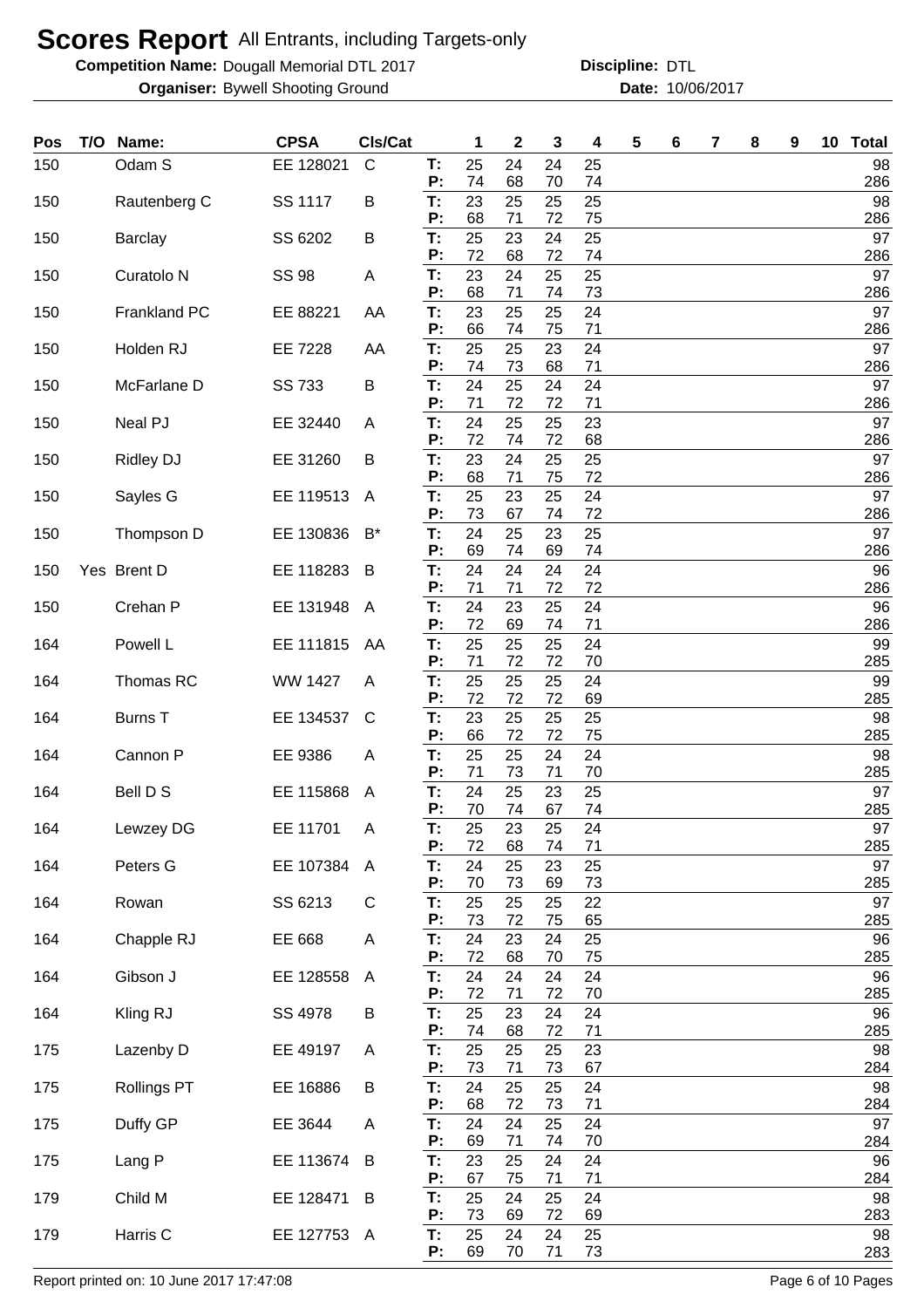**Competition Name: Dougall Memorial DTL 2017 https://www.powerflamericalCommunity Discipline: DTL** 

**Organiser:** Bywell Shooting Ground **10/06/2017 Date:** 10/06/2017 **Discipline:**

| Pos | T/O Name:         | <b>CPSA</b>     | Cls/Cat |          | 1        | $\mathbf 2$ | 3        | 4        | 5 | 6 | 7 | 8 | 9 | 10 Total  |
|-----|-------------------|-----------------|---------|----------|----------|-------------|----------|----------|---|---|---|---|---|-----------|
| 179 | MacKay DM         | SS 1111         | A       | Т:<br>P: | 24<br>69 | 24<br>71    | 25<br>73 | 25<br>70 |   |   |   |   |   | 98<br>283 |
| 179 | <b>MCCAULEY S</b> | <b>NI 113MM</b> | B       | T:       | 25       | 22          | 24       | 25       |   |   |   |   |   | 96        |
| 179 | <b>Stewart G</b>  | SS 3600         | A       | P:<br>T: | 75<br>25 | 65<br>24    | 70<br>23 | 73<br>24 |   |   |   |   |   | 283<br>96 |
|     |                   |                 |         | P:       | 74<br>25 | 72<br>23    | 67       | 70<br>24 |   |   |   |   |   | 283<br>96 |
| 179 | Titterington J    | EE 127613       | A       | T:<br>P: | 74       | 69          | 24<br>71 | 69       |   |   |   |   |   | 283       |
| 179 | Williams MJ       | WW 2481         | В       | T:<br>P: | 24<br>71 | 25<br>73    | 23<br>67 | 24<br>72 |   |   |   |   |   | 96<br>283 |
| 179 | Brannen JD        | EE 132403       | C       | T:<br>P: | 22<br>66 | 25<br>73    | 25<br>75 | 23<br>69 |   |   |   |   |   | 95<br>283 |
| 179 | Cole JT           | EE 108419       | A       | T:       | 24<br>72 | 23          | 24<br>72 | 24       |   |   |   |   |   | 95        |
| 179 | <b>Roberts E</b>  | <b>WW 280</b>   | A       | Ρ.<br>T: | 23       | 69<br>23    | 25       | 70<br>24 |   |   |   |   |   | 283<br>95 |
| 189 | Ward P            | EE 47976        | A       | P:<br>T: | 69<br>25 | 68<br>24    | 74<br>24 | 72<br>25 |   |   |   |   |   | 283<br>98 |
| 189 | Yes Foster I      | EE 128050       | B       | P:<br>T: | 74<br>24 | 70<br>25    | 66<br>25 | 72<br>23 |   |   |   |   |   | 282<br>97 |
| 189 | Stanbrook D       | EE 112080       | B       | P:<br>T: | 68<br>25 | 74<br>22    | 75<br>25 | 65<br>25 |   |   |   |   |   | 282<br>97 |
|     |                   |                 |         | P:       | 71       | 65          | 72       | 74       |   |   |   |   |   | 282       |
| 189 | Jones RM          | WW 2325         | A       | T:<br>P: | 24<br>72 | 25<br>74    | 24<br>69 | 23<br>67 |   |   |   |   |   | 96<br>282 |
| 189 | Leightley JJ      | EE 127623       | B       | T:<br>P: | 24<br>70 | 24<br>72    | 25<br>73 | 23<br>67 |   |   |   |   |   | 96<br>282 |
| 189 | Shaw M            | EE 109986       | A       | T:       | 23       | 24          | 24       | 25       |   |   |   |   |   | 96        |
| 189 | Booth SR          | EE 92866        | A       | P:<br>T: | 69<br>21 | 69<br>24    | 71<br>24 | 73<br>25 |   |   |   |   |   | 282<br>94 |
| 196 | MacDonald A       | SS 1746         | В       | P:<br>T: | 63<br>25 | 72<br>25    | 72<br>23 | 75<br>24 |   |   |   |   |   | 282<br>97 |
| 196 | Anderson G        | EE 127893       | B       | P:<br>T: | 72<br>24 | 71<br>24    | 68<br>23 | 70<br>25 |   |   |   |   |   | 281<br>96 |
| 196 | Yes Norman T      | EE 114298       | C       | P:<br>Т: | 70<br>22 | 72<br>25    | 67<br>25 | 72<br>24 |   |   |   |   |   | 281<br>96 |
| 196 | Paige A           | EE 12950        | A       | P:<br>Т: | 64<br>25 | 72<br>24    | 73<br>23 | 72<br>24 |   |   |   |   |   | 281<br>96 |
|     |                   |                 |         | P:       | 75       | 68          | 67       | 71       |   |   |   |   |   | 281       |
| 196 | Galashan TJ       | SS 2186         | B       | T:<br>P: | 24<br>72 | 24<br>70    | 24<br>71 | 23<br>68 |   |   |   |   |   | 95<br>281 |
| 196 | Miller JG         | SS 3059         | A       | T:<br>P: | 23<br>67 | 23<br>68    | 24<br>71 | 25<br>75 |   |   |   |   |   | 95<br>281 |
| 196 | Dore AG           | EE 31935        | AA      | T:       | 24       | 24          | 23       | 23       |   |   |   |   |   | 94        |
| 203 | Knibbs J          | EE 133182       | C       | P:<br>T: | 71<br>24 | 72<br>25    | 69<br>24 | 69<br>25 |   |   |   |   |   | 281<br>98 |
| 203 | Yes Leak A        | EE 68222        | A       | P:<br>T: | 68<br>24 | 73<br>23    | 69<br>24 | 70<br>25 |   |   |   |   |   | 280<br>96 |
| 203 | Maclennan W       | EE 114460       | B       | P:<br>T: | 69<br>24 | 68<br>24    | 70<br>23 | 73<br>25 |   |   |   |   |   | 280<br>96 |
| 203 | Relph P           | EE 105605       | AA      | P:<br>T: | 70<br>24 | 70<br>24    | 67<br>23 | 73<br>25 |   |   |   |   |   | 280<br>96 |
| 203 | <b>Turner JM</b>  | <b>WW 455</b>   | В       | P:<br>T: | 67<br>25 | 71<br>25    | 68<br>23 | 74<br>23 |   |   |   |   |   | 280<br>96 |
| 203 | Ackroyd CA        |                 |         | P:<br>T: | 73<br>21 | 74<br>25    | 65<br>24 | 68<br>24 |   |   |   |   |   | 280<br>94 |
|     |                   | EE 72230        | B       | P:       | 63       | 74          | 72       | 71       |   |   |   |   |   | 280       |
| 203 | Bebbington C      | EE 115567       | A       | T:<br>P: | 23<br>69 | 23<br>69    | 24<br>70 | 24<br>72 |   |   |   |   |   | 94<br>280 |
| 210 | Johnson PW        | EE 129744 B     |         | T:       | 25       | 25          | 25       | 23       |   |   |   |   |   | 98        |
|     |                   |                 |         | P:       | 70       | 73          | 71       | 65       |   |   |   |   |   | 279       |

Report printed on: 10 June 2017 17:47:08 Page 7 of 10 Pages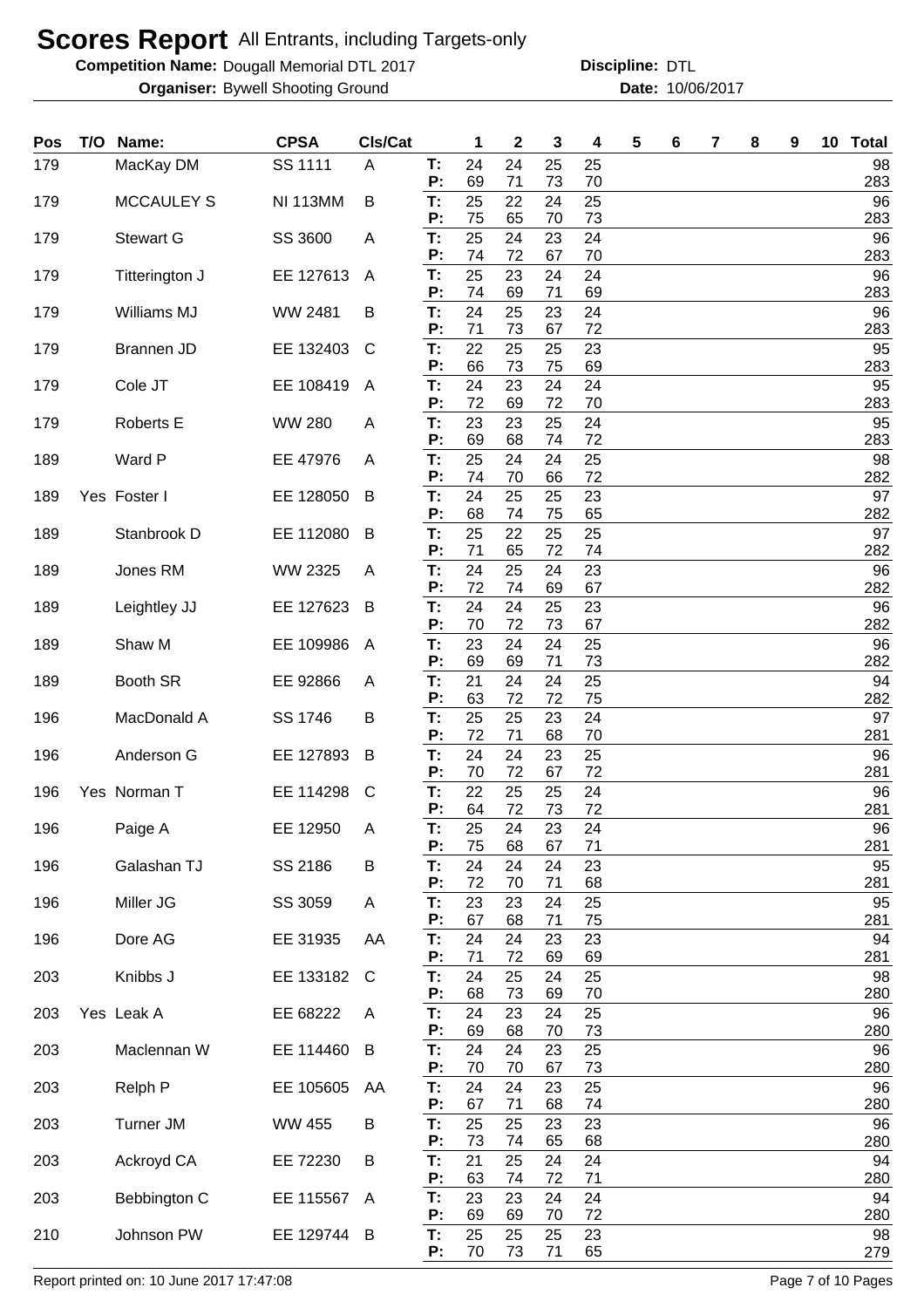**Competition Name: Dougall Memorial DTL 2017 https://www.powerflamericalCommunity Discipline: DTL** 

**Organiser:** Bywell Shooting Ground **10/06/2017 Date:** 10/06/2017 **Discipline:**

| Pos | T/O | Name:              | <b>CPSA</b>   | Cls/Cat |          | 1        | $\mathbf 2$ | 3        | 4        | 5 | 6 | 7 | 8 | 9 | 10 Total  |
|-----|-----|--------------------|---------------|---------|----------|----------|-------------|----------|----------|---|---|---|---|---|-----------|
| 210 |     | Osborne P          | EE 130791     | B       | T:<br>Ρ: | 24<br>70 | 21<br>62    | 25<br>74 | 25<br>73 |   |   |   |   |   | 95<br>279 |
| 210 |     | Taylor J           | EE 95589      | B       | T:       | 23       | 22          | 25       | 25       |   |   |   |   |   | 95        |
| 210 |     | Hall JR            | EE 10460      | В       | P:<br>T: | 69<br>23 | 64<br>25    | 72<br>23 | 74<br>23 |   |   |   |   |   | 279<br>94 |
|     |     |                    |               |         | P:       | 69       | 75          | 67       | 68       |   |   |   |   |   | 279       |
| 214 |     | Fraser C           | SS 3075       | A       | T:<br>P: | 24<br>68 | 24<br>70    | 25<br>72 | 23<br>68 |   |   |   |   |   | 96<br>278 |
| 214 |     | Phillips           | SS 6206       | Α       | T.<br>Ρ. | 24<br>70 | 23<br>67    | 25<br>74 | 23<br>67 |   |   |   |   |   | 95<br>278 |
| 214 |     | Fisher AJ          | EE 72959      | Α       | T.       | 22       | 24          | 23       | 25       |   |   |   |   |   | 94        |
| 217 |     | <b>Reid ES</b>     | SS 951        | B       | Ρ.<br>T. | 66<br>23 | 70<br>25    | 68<br>23 | 74<br>25 |   |   |   |   |   | 278<br>96 |
|     |     |                    |               |         | Ρ:<br>T. | 68<br>22 | 71          | 65       | 73       |   |   |   |   |   | 277<br>96 |
| 217 |     | <b>Whiting A</b>   | EE 132790     | B       | Ρ.       | 62       | 25<br>73    | 24<br>68 | 25<br>74 |   |   |   |   |   | 277       |
| 217 |     | <b>Whitehall A</b> | EE 80993      | A       | T.<br>Ρ. | 23<br>68 | 23<br>69    | 23<br>68 | 24<br>72 |   |   |   |   |   | 93<br>277 |
| 220 |     | Lewis RJ           | EE 12352      | В       | T:       | 23       | 25          | 25       | 23       |   |   |   |   |   | 96        |
| 220 |     | Sheffield JH       | <b>EE 447</b> | Α       | Р:<br>T: | 64<br>24 | 72<br>23    | 74<br>25 | 66<br>24 |   |   |   |   |   | 276<br>96 |
|     |     |                    |               |         | P:       | 70       | 64          | 73       | 69       |   |   |   |   |   | 276       |
| 220 |     | Tate JL            | EE 126341     | B       | T:<br>Ρ: | 25<br>69 | 24<br>71    | 23<br>65 | 24<br>71 |   |   |   |   |   | 96<br>276 |
| 220 |     | Hollowbread P      | EE 128610     | B       | Т:       | 24       | 23          | 23       | 25       |   |   |   |   |   | 95        |
| 220 |     | Venn MS            | EE 81903      | AA      | Ρ.<br>T: | 69<br>23 | 68<br>22    | 67<br>25 | 72<br>25 |   |   |   |   |   | 276<br>95 |
|     |     |                    |               |         | Ρ.       | 66       | 64          | 72       | 74       |   |   |   |   |   | 276       |
| 220 |     | <b>Black A</b>     | EE 106448     | C       | T:<br>P: | 24<br>69 | 22<br>63    | 25<br>75 | 23<br>69 |   |   |   |   |   | 94<br>276 |
| 220 |     | Liddell C          | EE 118066     | A       | T:       | 25       | 22          | 24       | 23       |   |   |   |   |   | 94        |
| 220 |     | Newton P           | EE 16875      | A       | P:<br>T: | 74<br>23 | 65<br>25    | 69<br>22 | 68<br>23 |   |   |   |   |   | 276<br>93 |
|     |     |                    |               |         | Ρ:       | 68       | 73          | 66       | 69       |   |   |   |   |   | 276       |
| 228 |     | Yes Stennett P     | EE 48595      | B       | T:<br>Ρ: | 24<br>71 | 24<br>70    | 23<br>68 | 22<br>66 |   |   |   |   |   | 93<br>275 |
| 229 |     | Jones AG           | EE 110758 B   |         | т:<br>P: | 24<br>70 | 23<br>67    | 24<br>69 | 24<br>68 |   |   |   |   |   | 95<br>274 |
| 229 |     | Warren D           | EE 127879     | C       | T:       | 23       | 24          | 24       | 24       |   |   |   |   |   | 95        |
| 229 |     | Edmond S           | WW 2696       | B       | P:<br>T. | 66<br>24 | 68<br>24    | 70<br>23 | 70<br>22 |   |   |   |   |   | 274<br>93 |
|     |     |                    |               |         | Ρ.       | 70       | 71          | 68       | 65       |   |   |   |   |   | 274       |
| 232 |     | Jenkins R          | SS 3513       | C       | T:<br>P: | 20<br>59 | 25<br>72    | 24<br>71 | 25<br>71 |   |   |   |   |   | 94<br>273 |
| 232 |     | Moir TG            | EE 67036      | A       | Т:<br>P: | 22<br>63 | 25<br>72    | 24       | 23       |   |   |   |   |   | 94        |
| 232 |     | Wright R           | EE 114659     | C       | T:       | 22       | 24          | 70<br>24 | 68<br>24 |   |   |   |   |   | 273<br>94 |
| 232 |     | Yes Aisthorpe BS   | EE 37136      | В       | Ρ.<br>T: | 63<br>24 | 71<br>23    | 70<br>25 | 69<br>21 |   |   |   |   |   | 273<br>93 |
|     |     |                    |               |         | Ρ.       | 71       | 68          | 74       | 60       |   |   |   |   |   | 273       |
| 236 |     | Hanson JA          | EE 121918     | B       | T:<br>Ρ: | 23<br>65 | 24<br>69    | 24<br>67 | 25<br>71 |   |   |   |   |   | 96<br>272 |
| 236 |     | Hitchmough J       | EE 105606     | B       | Т:       | 24<br>69 | 23<br>67    | 24       | 23       |   |   |   |   |   | 94<br>272 |
| 236 |     | Mooney G           | EE 133477     | C       | Ρ:<br>T: | 25       | 21          | 69<br>24 | 67<br>24 |   |   |   |   |   | 94        |
| 236 |     | Sharpstone HS      | EE 82924      | A       | P:<br>T: | 72<br>23 | 59<br>22    | 70<br>25 | 71<br>24 |   |   |   |   |   | 272<br>94 |
|     |     |                    |               |         | P:       | 67       | 61          | 73       | 71       |   |   |   |   |   | 272       |
| 236 |     | Taberner DA        | EE 11531      | В       | T:<br>P: | 24<br>70 | 24<br>70    | 24<br>69 | 21<br>63 |   |   |   |   |   | 93<br>272 |

Report printed on: 10 June 2017 17:47:08 example 3 of 10 Pages Page 8 of 10 Pages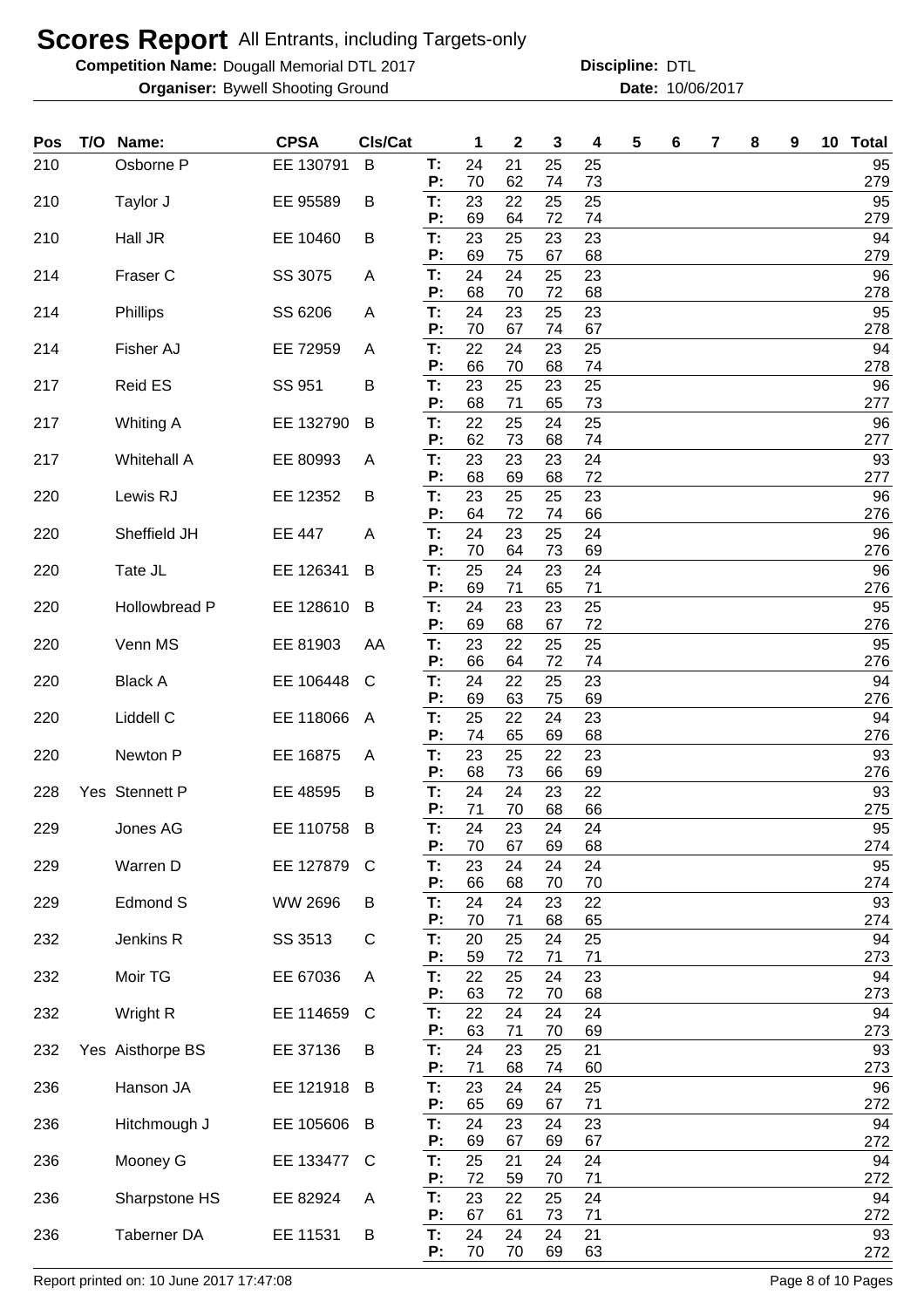**Competition Name: Dougall Memorial DTL 2017 https://www.powerflamericalCommunity Discipline: DTL** 

**Organiser:** Bywell Shooting Ground **10/06/2017 Date:** 10/06/2017 **Discipline:**

| <b>Pos</b> | T/O | Name:               | <b>CPSA</b> | CIs/Cat      |          | 1        | $\mathbf{2}$ | 3        | 4        | 5 | 6 | 7 | 8 | 9 | 10 Total  |
|------------|-----|---------------------|-------------|--------------|----------|----------|--------------|----------|----------|---|---|---|---|---|-----------|
| 236        |     | Tate G              | EE 48253    | $\mathsf{C}$ | Т:<br>P: | 23<br>67 | 23<br>68     | 23<br>68 | 23<br>69 |   |   |   |   |   | 92<br>272 |
| 242        |     | Sinclair J          | SS 1647     | С            | T:       | 24       | 23           | 24       | 23       |   |   |   |   |   | 94        |
| 242        |     | Foxall A            | EE 124509   | A            | P:<br>T: | 68<br>22 | 69<br>22     | 68<br>24 | 66<br>25 |   |   |   |   |   | 271<br>93 |
|            |     |                     |             |              | P:       | 63       | 66           | 70       | 72       |   |   |   |   |   | 271       |
| 242        |     | Vining J            | EE 23945    | B            | T:<br>P: | 23<br>65 | 23<br>67     | 24<br>71 | 23<br>68 |   |   |   |   |   | 93<br>271 |
| 242        |     | Hails R             | EE 39058    | B            | T:<br>P: | 22<br>65 | 24<br>69     | 23<br>69 | 23<br>68 |   |   |   |   |   | 92<br>271 |
| 242        |     | Olden RD            | EE 86078    | B            | T:       | 21       | 25           | 23       | 23       |   |   |   |   |   | 92        |
| 247        |     | Stanbrook C         | EE 112079   | A            | P:<br>T: | 63<br>22 | 73<br>24     | 68<br>23 | 67<br>25 |   |   |   |   |   | 271<br>94 |
|            |     |                     |             |              | P:       | 61       | 69           | 66       | 74       |   |   |   |   |   | 270       |
| 247        |     | Robinson B          | EE 11735    | B            | T:<br>P: | 22<br>64 | 24<br>70     | 25<br>73 | 22<br>63 |   |   |   |   |   | 93<br>270 |
| 247        |     | <b>Barratt A</b>    | EE 110874   | C            | T:<br>P: | 23<br>69 | 23<br>67     | 22<br>65 | 24<br>69 |   |   |   |   |   | 92<br>270 |
| 247        |     | Yes Bonati S        | EE 80409    | B            | T:       | 24       | 24           | 22       | 22       |   |   |   |   |   | 92        |
| 251        |     | Naisby              | SS 4998     | С            | P:<br>T: | 71<br>22 | 69<br>24     | 64<br>24 | 66<br>23 |   |   |   |   |   | 270<br>93 |
| 252        |     | Bourke K            | EE 134944   | $C^*$        | P:<br>T: | 65<br>24 | 68<br>23     | 68<br>24 | 68<br>24 |   |   |   |   |   | 269<br>95 |
|            |     |                     |             |              | P:       | 66       | 66           | 68       | 68       |   |   |   |   |   | 268       |
| 252        |     | <b>Nutter G</b>     | EE 88429    | B            | T:<br>P: | 25<br>70 | 22<br>65     | 24<br>70 | 23<br>63 |   |   |   |   |   | 94<br>268 |
| 254        |     | Yes Stennett JP     | EE 43985    | C            | T:       | 25       | 24           | 21       | 20       |   |   |   |   |   | 90        |
| 254        |     | Venn <sub>S</sub>   | EE 83093    | С            | P:<br>T: | 73<br>25 | 71<br>19     | 60<br>23 | 59<br>22 |   |   |   |   |   | 263<br>89 |
| 256        |     | Cox L               | EE 99378    | С            | P:<br>T: | 72<br>24 | 56<br>23     | 69<br>24 | 66<br>21 |   |   |   |   |   | 263<br>92 |
|            |     |                     |             |              | P:       | 68       | 67           | 67       | 60       |   |   |   |   |   | 262       |
| 256        |     | Pattinson A         | EE 126532   | C            | T:<br>Р: | 23<br>68 | 23<br>64     | 21<br>59 | 25<br>71 |   |   |   |   |   | 92<br>262 |
| 258        |     | Bradnam J           | EE 1705     | В            | T:<br>P: | 25<br>73 | 23<br>63     | 23<br>67 | 20<br>58 |   |   |   |   |   | 91<br>261 |
| 258        |     | Christie            | SS 3415     | $\mathsf C$  | Т:       | 24       | 24           | 19       | 21       |   |   |   |   |   | 88        |
| 260        |     | Whitehead C         | EE 130306   | C            | P:<br>T: | 72<br>24 | 71<br>23     | 56<br>22 | 62<br>24 |   |   |   |   |   | 261<br>93 |
|            |     |                     |             |              | P:<br>Τ. | 65<br>25 | 64           | 65       | 66       |   |   |   |   |   | 260<br>91 |
| 260        |     | Oliver <sub>T</sub> | EE 132308   | C            | P:       | 73       | 21<br>59     | 21<br>57 | 24<br>71 |   |   |   |   |   | 260       |
| 260        |     | Vale M              | EE 128702   | C            | Τ.<br>P: | 22<br>65 | 21<br>62     | 23<br>67 | 23<br>66 |   |   |   |   |   | 89<br>260 |
| 263        |     | Price D R           | EE 124947   | C            | Т.       | 24       | 24           | 19       | 23       |   |   |   |   |   | 90        |
| 263        |     | Jacobs BJ           | EE 56060    | B            | P:<br>T: | 70<br>21 | 71<br>24     | 51<br>24 | 67<br>20 |   |   |   |   |   | 259<br>89 |
| 263        |     | Skinner J           | SS 4254     | Β            | P:<br>T: | 62<br>21 | 71<br>24     | 70<br>22 | 56<br>22 |   |   |   |   |   | 259<br>89 |
|            |     |                     |             |              | P:       | 62       | 68           | 66       | 63       |   |   |   |   |   | 259       |
| 266        |     | Semmens GR          | EE 48347    | B            | T:<br>P: | 20<br>57 | 23<br>67     | 24<br>69 | 21<br>63 |   |   |   |   |   | 88<br>256 |
| 267        |     | <b>Brazier J</b>    | EE 132058   | C            | T:       | 20       | 23           | 23       | 22       |   |   |   |   |   | 88        |
| 267        |     | Holden J            | EE 7229     | C            | P:<br>T: | 57<br>22 | 65<br>22     | 68<br>23 | 65<br>21 |   |   |   |   |   | 255<br>88 |
| 269        |     | Jacobs FA           | EE 96394    | C            | P:<br>T: | 63<br>22 | 63<br>21     | 68<br>20 | 61<br>23 |   |   |   |   |   | 255<br>86 |
|            |     |                     |             |              | Ρ.       | 64       | 63           | 59       | 68       |   |   |   |   |   | 254       |
| 270        |     | <b>Edwards FJ</b>   | WW 109      | C            | T:<br>P: | 24<br>71 | 24<br>69     | 19<br>55 | 20<br>58 |   |   |   |   |   | 87<br>253 |

Report printed on: 10 June 2017 17:47:08 Page 9 of 10 Pages